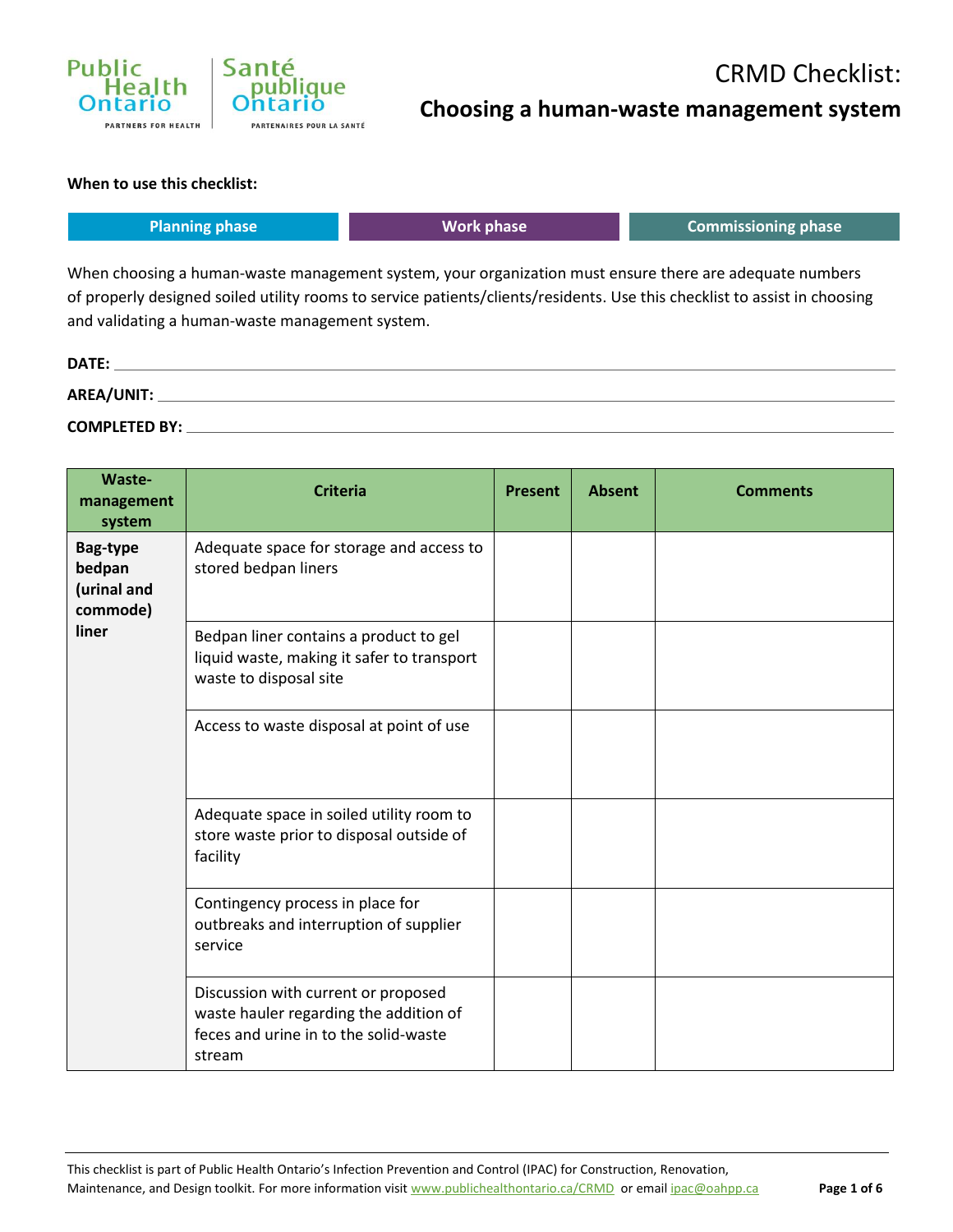### **Choosing a human-waste management system**

| Waste-<br>management<br>system | <b>Criteria</b>                                                                                                                  | <b>Present</b> | <b>Absent</b> | <b>Comments</b> |
|--------------------------------|----------------------------------------------------------------------------------------------------------------------------------|----------------|---------------|-----------------|
|                                | A process in place for the cleaning and<br>disinfection of bedpans and/or<br>commodes between<br>patients/clients/residents      |                |               |                 |
|                                | Vendor will educate staff                                                                                                        |                |               |                 |
| <b>Macerator</b>               | Adequate space in the clean utility<br>room(s) for storing disposable paper-<br>based receptacles and required supports          |                |               |                 |
|                                | Adequate space in the clean utility<br>room(s) for storing clean reusable holder                                                 |                |               |                 |
|                                | Access to and adequate storage for a<br>product to gel liquid waste, making it<br>safer to transport waste to disposal site      |                |               |                 |
|                                | Process in place for cleaning up a spill<br>while in transit to macerator or in the<br>soiled utility room                       |                |               |                 |
|                                | Incoming water plumbing meets needs of<br>macerator                                                                              |                |               |                 |
|                                | Outgoing plumbing (sewer) is adequate<br>to handle the generated slurry waste                                                    |                |               |                 |
|                                | Adequate space in soiled utility room(s)<br>for the macerator                                                                    |                |               |                 |
|                                | Adequate number of macerators<br>dependent on number of<br>patients/clients/residents and distances<br>to soiled utility room(s) |                |               |                 |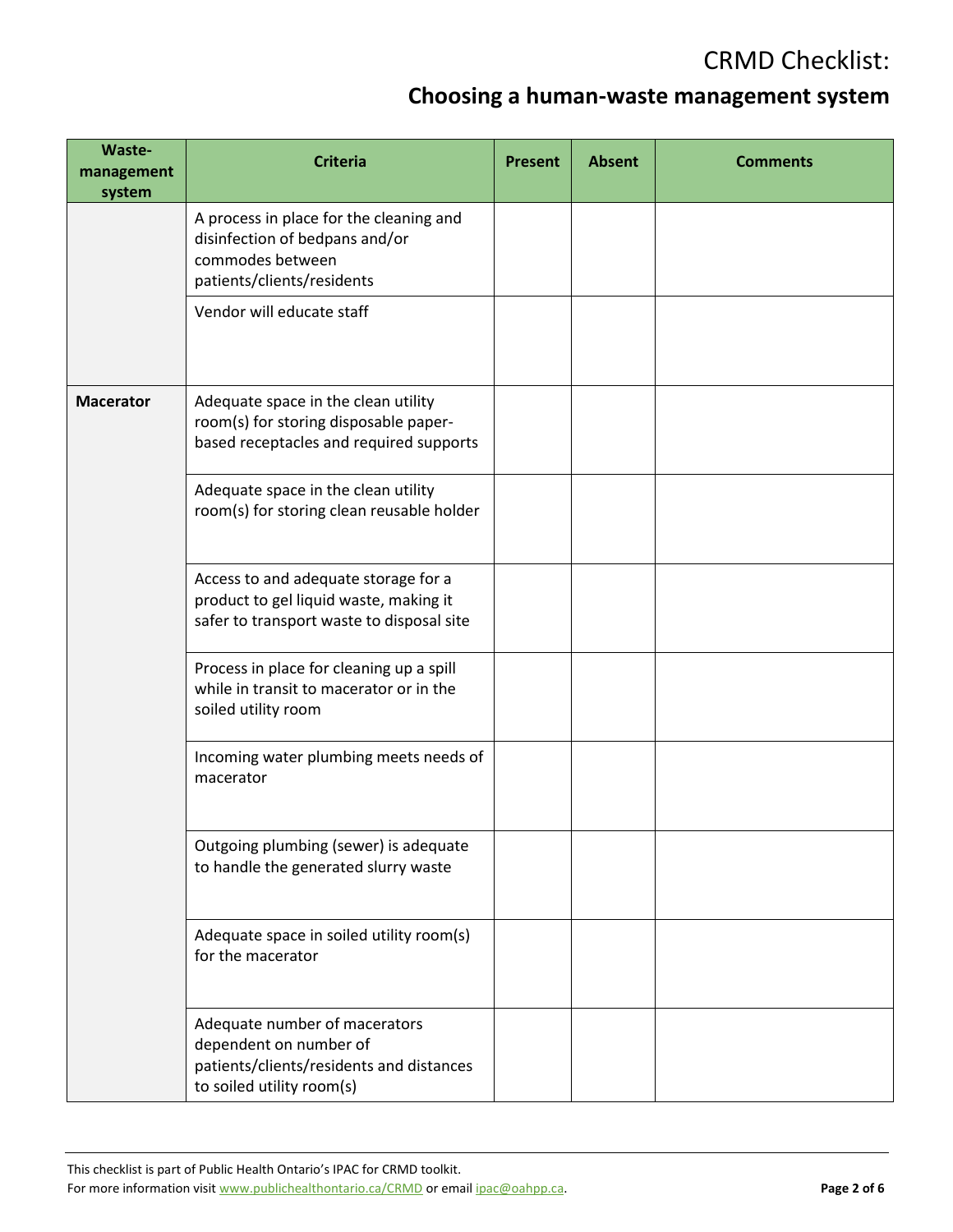### **Choosing a human-waste management system**

| Waste-<br>management<br>system | <b>Criteria</b>                                                                                                             | <b>Present</b> | <b>Absent</b> | <b>Comments</b> |
|--------------------------------|-----------------------------------------------------------------------------------------------------------------------------|----------------|---------------|-----------------|
|                                | Contingency process in place to provide<br>continued waste management during a<br>power failure                             |                |               |                 |
|                                | Contingency process in place for<br>outbreaks and supplier service<br>interruption                                          |                |               |                 |
|                                | Process in place for macerator downtime<br>during repairs or preventive maintenance                                         |                |               |                 |
|                                | Preventive maintenance program in place                                                                                     |                |               |                 |
|                                | Vendor will educate staff                                                                                                   |                |               |                 |
| Washer<br>disinfector          | Adequate number of reusable bedpans,<br>urinals, basins                                                                     |                |               |                 |
|                                | Adequate space in the clean utility<br>room(s) for storing clean reusable<br>receptacles                                    |                |               |                 |
|                                | Access to and adequate storage for a<br>product to gel liquid waste, making it<br>safer to transport waste to disposal site |                |               |                 |
|                                | Process in place for cleaning up a spill<br>while in transit to washer-disinfector or<br>in the soiled utility room         |                |               |                 |
|                                | Ability to select and lock into usage the<br>most appropriate cleaning and<br>disinfection cycle                            |                |               |                 |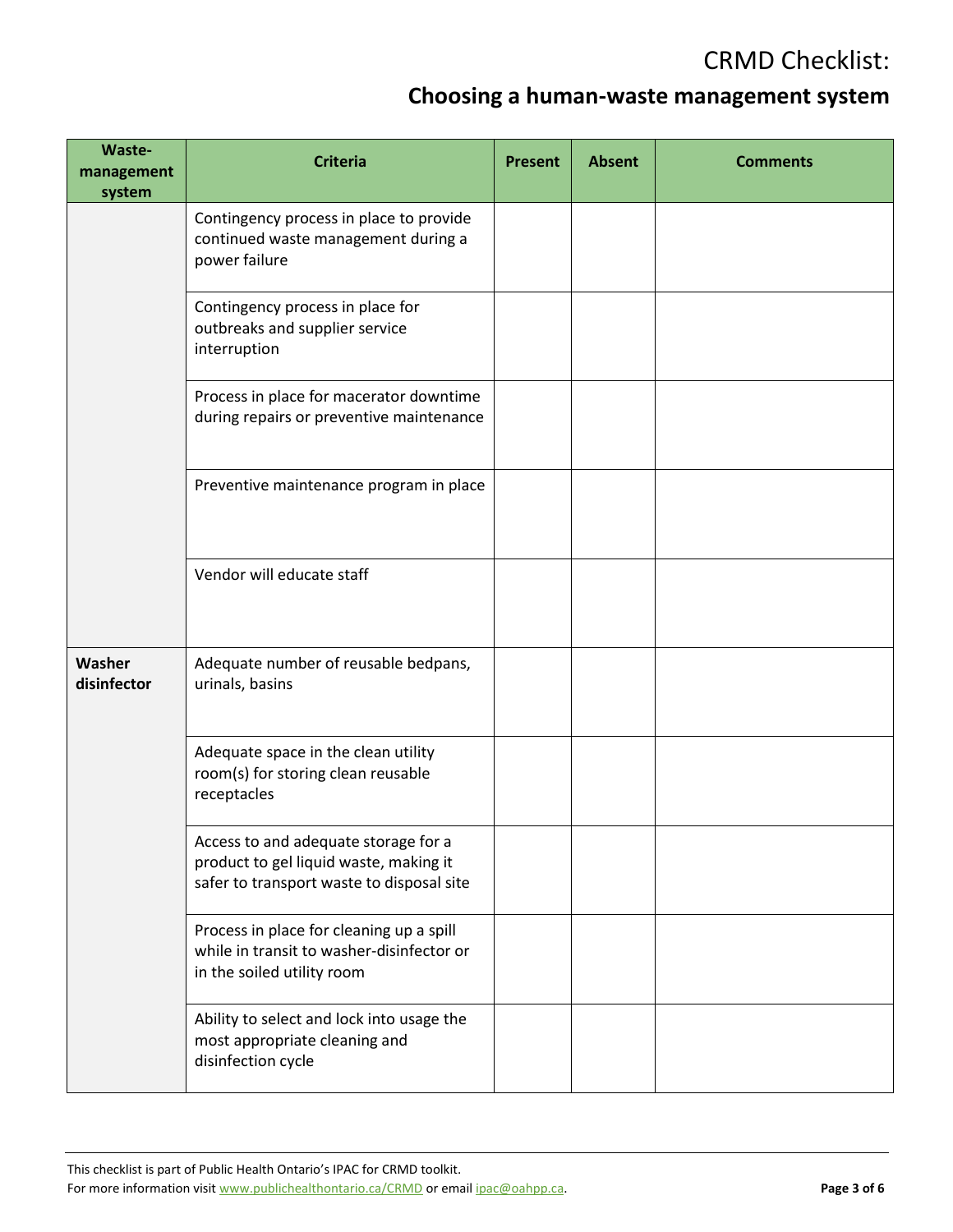### **Choosing a human-waste management system**

| Waste-<br>management<br>system | <b>Criteria</b>                                                                                                                                  | <b>Present</b> | <b>Absent</b> | <b>Comments</b> |
|--------------------------------|--------------------------------------------------------------------------------------------------------------------------------------------------|----------------|---------------|-----------------|
|                                | Incoming water plumbing meets needs of<br>the washer-disinfector                                                                                 |                |               |                 |
|                                | Outgoing plumbing (sewer) meets the<br>needs of the washer-disinfector                                                                           |                |               |                 |
|                                | Process in place for using an alkaline<br>detergent when cleaning/disinfecting the<br>reusable receptacles                                       |                |               |                 |
|                                | Process in place to monitor the<br>mechanical cleaning/disinfection<br>parameters. (e.g., printout of cycle time<br>and temperature, TOSI™ test) |                |               |                 |
|                                | Adequate space in soiled utility room(s)<br>or patient/client/resident washroom(s)<br>for the washer- disinfectors                               |                |               |                 |
|                                | Adequate number of washer-disinfectors<br>dependent on number of<br>patient/client/residents and distances to<br>soiled utility room(s).         |                |               |                 |
|                                | Contingency process in place to provide<br>continued waste management during a<br>power failure                                                  |                |               |                 |
|                                | Process in place for washer-disinfector<br>downtime due to need for repairs or<br>preventive maintenance                                         |                |               |                 |
|                                | Preventive maintenance program in place                                                                                                          |                |               |                 |
|                                | Vendor will provide staff education                                                                                                              |                |               |                 |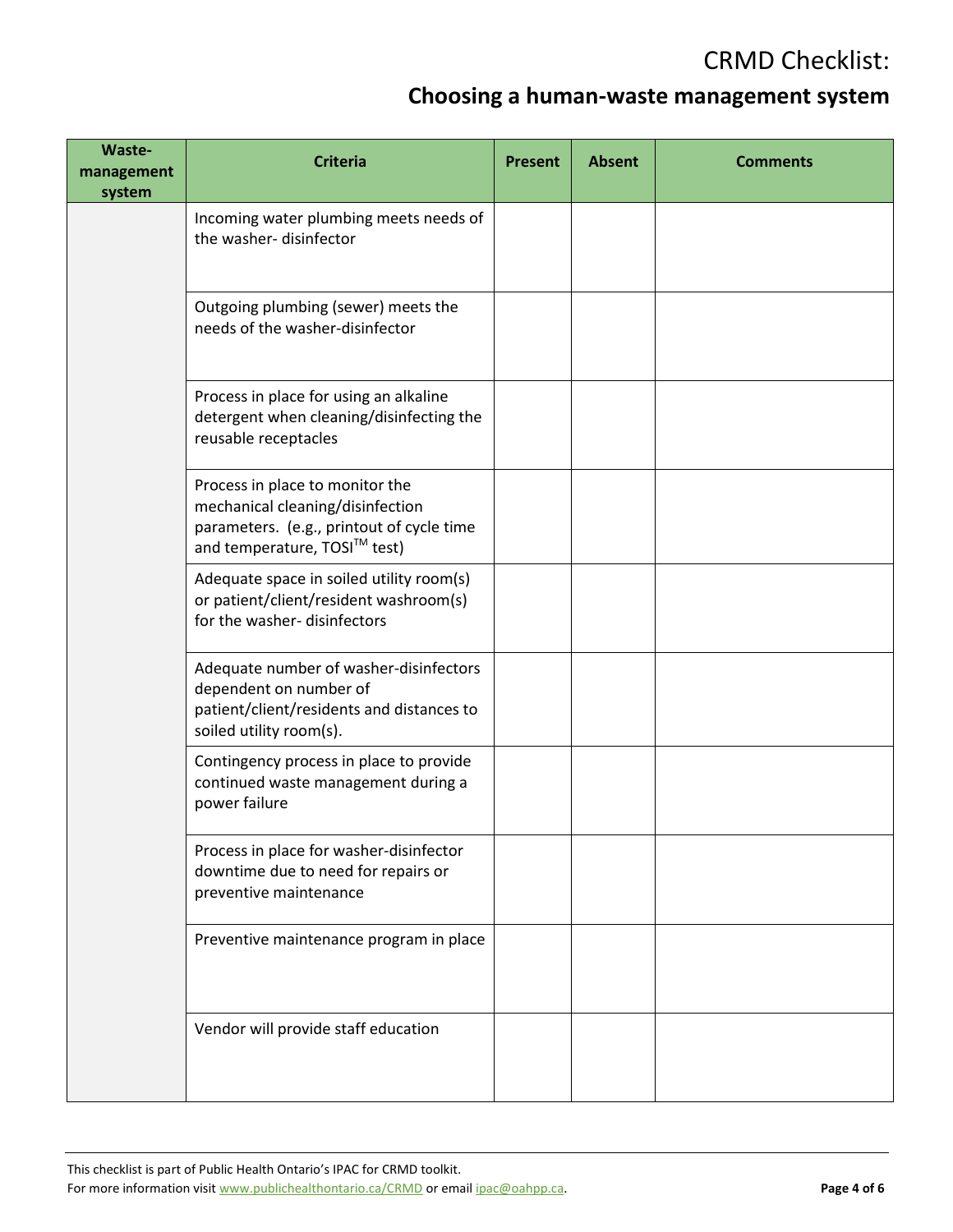#### **Choosing a human-waste management system**

# Definitions

**TOSITM Test:** Test Object Surgical Instrument is dried blood protein soil on stainless steel card used to check the cleaning ability of washer-disinfectors.